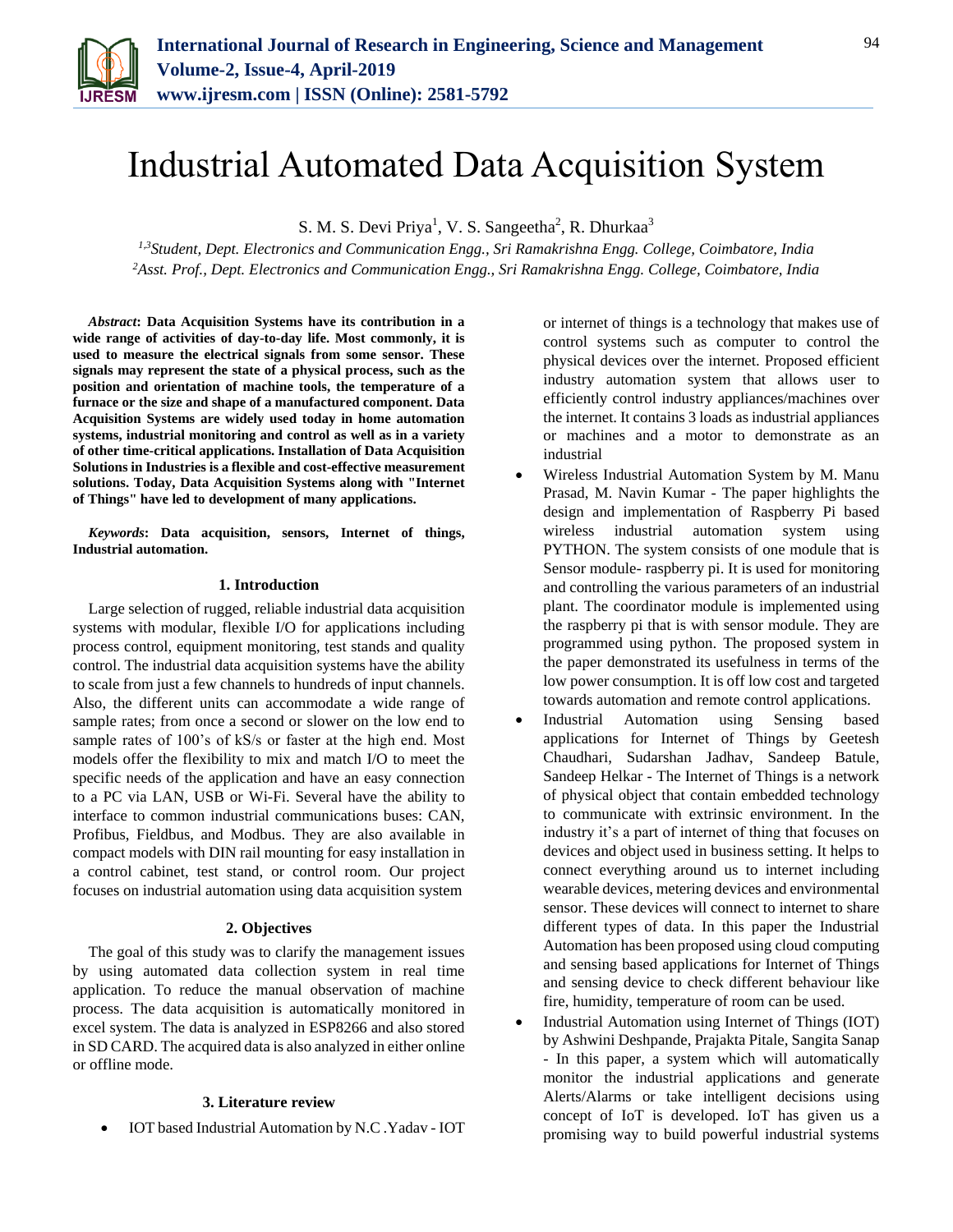

and applications by using wireless devices, Android, and sensors.



With reference to the Fig. 1, block diagram of the Proposed System, the proximity sensor S1 and IR sensor S2 are interfaced with the Arduino microcontroller. Hence the microcontroller will control the signals from both the sensors as programmed. The DHT-11 sensor will sense the temperature and humidity of the specimen. The data is sent to ARDUINO UNO to display the humidity and temperature on the LCD display to view at present values. The Wi-Fi module, ESP8266 is used here to display the graph of the output in Think Speak online free website to view later for clarifies the industrial management issues. PLX-DAQ is Microsoft excel plug-in software that helps us write values from Arduino to directly into an excel file on our PC.

#### **5. Hardware used**

#### *A. Sensors*

We are using three types of sensors namely Inductive Proximity Sensor, IR Sensor, Temperature sensor - DHT-11. An inductive proximity sensor can detect metal targets approaching the sensor, without physical contact with the target. An infrared sensor is an electronic device, that emits in order to sense some aspects of the surroundings. An IR sensor can measure the heat of an object as well as detects the motion. The DHT11 sensor is a basic, ultra-low-cost digital temperature and humidity sensor. It uses a capacitive humidity sensor and a thermistor to measure the surrounding air, and spits out a digital signal on the data pin (no analog input pins needed). The IR sensor counts the number of products manufactured in the industries. The temperature sensor senses the real-time temperature with humidity of products manufactured to analyze the data of fault products. The inductive proximity detects the metal movement of the mould which is used for manufacturing of products. Through this the machine processing count can be identified. The output of this sensor is given to the Arduino.

### *B. Arduino Uno-Atmega 328p*

A microcontroller board on which the Arduino Uno is based is ATmega328P. The microcontroller has 14 digital

input/output pins of which 6 can be used as PWM outputs, 6 analog inputs, a 16 MHz quartz crystal, a USB connection, a power jack, an ICSP header and a reset button. ATmega328P contains everything needed to support the microcontroller. It is connected to computer using a USB cable or given a power supply with AC-to-DC adapter. In case of any severe damage, it can be replaced with a new chip. The meaning of word "Uno" is one in Italian and was chosen to mark the release of Arduino Software (IDE) 1.0. The reference versions of Arduino were the Uno board and version 1.0 of Arduino Software (IDE). The Uno board is the reference model and first in the series of USB Arduino boards, for an extensive list of current, past or outdated boards.

Technical specification

- Microcontroller: ATmega328P
- Digital I/O Pins :14 (of which 6 provide PWM output)
- Analog Input Pins: 6
- Input Voltage (limit): 6-20V
- Flash Memory: 32KB (of which 0.5 KB used by boot loader
- SRAM: 2 KB (ATmega328P)

The sensed values from these sensors in the form of voltage, current and physical parameters are sent to Arduino and it converts these analog signals into digital and these values are analyzed in three different way of output measurements such as the required values are displayed in LCD, can be viewed through excel using PLX-DAQ software and also can be viewed as a graph through ThingSpeak website using ESP8266 Wi-Fi module

#### *C. Wi-Fi module*

The ESP8266 Wi-Fi Module is a self-contained SOC with integrated TCP/IP protocol stack that can give any microcontroller access to your Wi-Fi network. The ESP8266 is capable of either hosting an application or offloading all Wi-Fi networking functions from another application processor. Each ESP8266 module comes pre-programmed with an AT command set firmware, meaning, you can simply hook this up to your Arduino device and get about as much Wi-Fi ability as a Wi-Fi Shield offers (and that's just out of the box)! The ESP8266 module is an extremely cost effective board with a huge, and ever growing, community.

This module has a powerful enough on-board processing and storage capability that allows it to be integrated with the sensors and other application specific devices through its GPIOs with minimal development up-front and minimal loading during runtime. Its high degree of on-chip integration allows for minimal external circuitry, including the front-end module, is designed to occupy minimal PCB area. The ESP8266 supports APSD for VoIP applications and Bluetooth co-existence interfaces, it contains a self-calibrated RF allowing it to work under all operating conditions, and requires no external RF parts.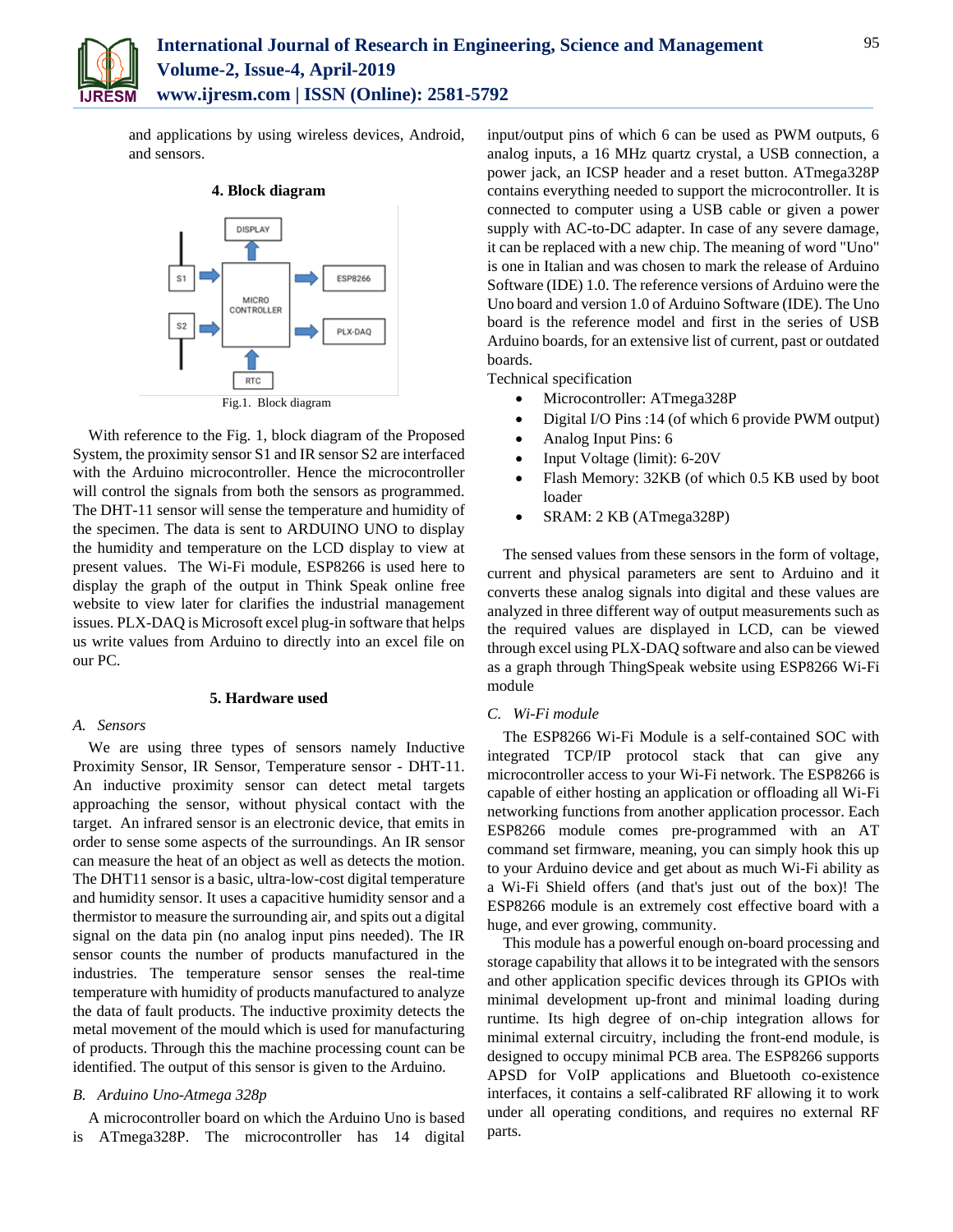



Fig. 2. ESP8266 Wi-Fi Module

Through this ESP8266 Wi-Fi module, we can use the ThingSpeak online free website for viewing graph analysis.

## *D. LCD display*

There are various display devices such as seven segment display, LCD display, etc. that can be interfaced with microcontroller to read the output directly. In our project we use a two-line LCD display with 16 characters each.



Fig. 3. LCD display

The data from DHT-11 sensor, IR sensor and proximity sensors are send to ARDUINO UNO and then the values such as number of products manufactured, machine processing count, humidity and temperature of the products are displayed on the LCD. These can be viewed only at present date and time.



In the above Fig. 4, shows the LCD display of two different products. We are taking samples as a rubber product. The normal temperature range of the rubber is (28-32) degree Celsius and the humidity range is (50-58) degree. In the first image both humidity and temperature are within the range so it displays the product is good. In second image the temperature range is greater than the normal range so it displays the product is bad. From these data we can analyze the bad products manufactured in industries.

## **6. Soft wares used**

#### *A. PLX-DAQ*

The software that has been used in this project is the PLX-DAQ software. The PLX-DAQ is a simple add-on for Microsoft Excel that makes it easy to simply create log excel sheets for laboratory purpose or other DAQ purposes. You simply install it and open the sample excel file then you access the VBA code (Visual Basic for Applications)-which is implementation of VB to be used inside Office Suite. PLX-DAQ is Microsoft excel plug-in software that helps us write values from Arduino to

directly into an excel file on our PC by observing the machine process and to clarifies the industrial management issues. We can write and monitor the data at the same time and provides us way to plot them as graph and also stored in SD card. PLX-DAQ is a Parallax microcontroller data acquisition add-on tool for Microsoft Excel. Any of our microcontrollers connected to any sensor and the serial port of a PC can now send data directly into Excel. It has the following features Features

- Plot or graph data as it arrives in real-time using Microsoft Excel
- Record up to 26 columns of data
- Read/Set any of 4 checkboxes on control the interface
- Read/Write any cell on a worksheet
- Example code for the BS2, SX (SX/B) and Propeller available
- Baud rates up to 128K
- Supports Com1-15

In the other side, the Arduino is connected to PC through USB serially. The PLX-DAQ software is used for the Data Acquisition System. The data are sent serially to the PLX-DAQ software. After the Baud rate, COM port is set up in the PC the date, time, humidity range, temperature values, number of products manufactured and number of machine processing count are automatically entered in excel using this PLX-DAQ. Through these the data can be monitored, the good and bad products are also analyzed. The serially collected data are also can be stored in SD card for future reference use. The below Fig 5 shows the data that are entered in the excel sheet. It shows all the data of the products. Through these we can clarifies the management issues.

|                          | A                     | $\overline{a}$ | c                 | ь               | E                     |  |
|--------------------------|-----------------------|----------------|-------------------|-----------------|-----------------------|--|
|                          | <b>Date</b>           | <b>Time</b>    | <b>FMPREATURE</b> | <b>HUMIDITY</b> | <b>PRODUCTPROCESS</b> |  |
|                          | 20-03-2019            | 01:47:08 AM    | 64                |                 |                       |  |
| 19                       | 26/03-2019            | 01:47:09 AM    | $\kappa$          | 32              |                       |  |
| $\infty$                 | 28-03-2019            | 01:47:10 AM    | 10830             | <b>NAM</b>      |                       |  |
| 21                       | 28.03.2019            | D1:47:11 AM    | NAN               | NAM             |                       |  |
| 22                       | 2643-2019             | 01:47:13 AM    | 66                | 33              |                       |  |
| 23                       | 28-03-2019            | 01:47:14 AM    | ex.               | $^{33}$         |                       |  |
| $\overline{\mathcal{M}}$ | 26-03-2019            | 01:47:15 AM    | 54                | 33              |                       |  |
| z                        | 28.03.2019            | 01:47.16.AM    | 54                | 33              |                       |  |
| $\overline{\infty}$      | 20/03/2019            | 01:47:57 AM    | K.A               | xi              |                       |  |
| 27                       | 20-03-2019            | 01:47:18 AM    | $K_{\rm eff}$     |                 |                       |  |
| 26                       | 2643-2019             | 01:47:19 AM    | 64                | 33              |                       |  |
| 29                       | 26/03/2019            | 01:47:20:AM    | 54                | 33              |                       |  |
| $\infty$                 | 20/03/2019            | D1:47:22 AM    | NAM               | NAM             |                       |  |
|                          | 26/03-2019            | 01:47:23 AM    | NAN               | NAN             |                       |  |
| 32                       | 26-03-2019            | 01:47:24 AM    | 54.               | 33              |                       |  |
| 33                       | 28-03-2019            | 01:47:25 AM    | 54                | 33              |                       |  |
|                          | 28/03-2019            | 01:47:26.AM    | $E_{\rm eff}$     | 33              |                       |  |
|                          | 28/03-2019            | 01:47:27 AM    | 6.8               | 33              |                       |  |
| $\mathbf{x}$             | 26/03/2019            | 01 47 29 AM    | NAM               | NAM             |                       |  |
| $\rightarrow$            | <b>WE AND PROVIDE</b> | die all he has | <b>BARRS</b>      | <b>BERGER</b>   |                       |  |

Fig. 5. The output from PLX-DAQ software





Fig. 6. Flow diagram of Thing Speak Platform

Thing Speak is an IoT analytics platform service that allows you to aggregate, visualize and analyze live data streams in the cloud. ThingSpeak provides instant visualizations of data posted by your devices to ThingSpeak. With the ability to